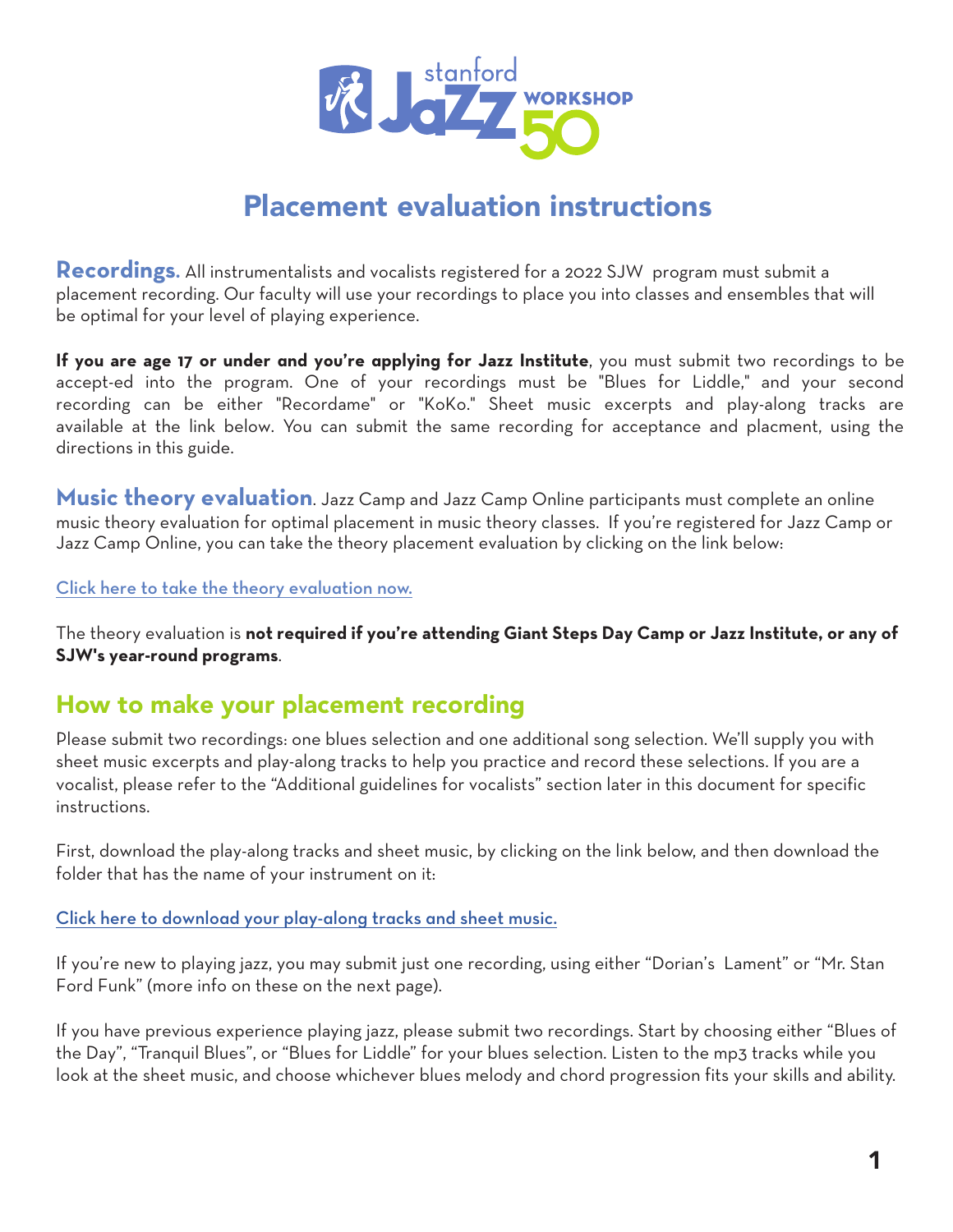For your additional recording, choose one from this list.

**"Dorian's Lament" / "Mr. Stan Ford Funk"** These two songs are great if you have little or no improvisation experience.

**"Dorian's Lament**"- An easy swing tune using the concert Bb scale, dorian mode **"Mr. Stan Ford Funk"** – A funk tune using the concert F scale, mixolydian mode

**"So What"** If you've done a bit of jazz improvisation before, try this. This song includes relatively simple chord changes and a written excerpt.

**"Blue Bossa"** If you've learned several tunes and you're comfortable improvising in different keys, give this fun tune a try.

**"Ice Cream with Lee"** Recommended for students who are comfortable improvising over tunes with denser harmony (more chord changes).

**"Lester Leaps In"** Recommended for students who are comfortable improvising over tunes with multiple key centers and at quicker tempos.

**"Recordame"** Recommended for students with extensive improvisation experience. This tune features difficult chord changes, shifting key centers and a more challenging excerpt.

**"Ko Ko"** Recommended for students with extensive and advanced improvisation experience. This tune features difficult chord changes, a fast tempo, and an advanced written excerpt.

Select pieces that you're familiar with or that seem manageable, so you have an opportunity to demonstrate your current skill as a jazz musician. Aim to demonstrate a strong grasp of jazz fundamentals rather than focusing on creative risk-taking, or flashy, virtuosic playing. Use these tunes to demonstrate fundamentals such as your harmonic vocabulary, rhythmic concept, phrasing, and ability to maintain the song form. Don't worry about choosing the most difficult song.

The written excerpts are based on famous jazz solos, or are composed by SJW faculty. Listen to the original recordings where available. Do your best when it comes to your execution of the written excerpt; pay close attention to the notes, rhythms, and articulations. If there is a portion of the excerpt that is out of your range, simply play those notes or phrases up or down an octave.

## Additional guidelines for brass, woodwinds, and strings

- 1. Blues selection: play the written melody of either "Blues of the Day", "Tranquil Blues" or "Blues for Liddle" Then improvise a two-chorus solo, followed by the melody for the last chorus. A "chorus" equals one time through the song's form.
- 2. For your additional Placement Evaluation piece, choose a selection from the list above. Play the written melody, improvise a two-chorus solo, and then play the melody again one last time.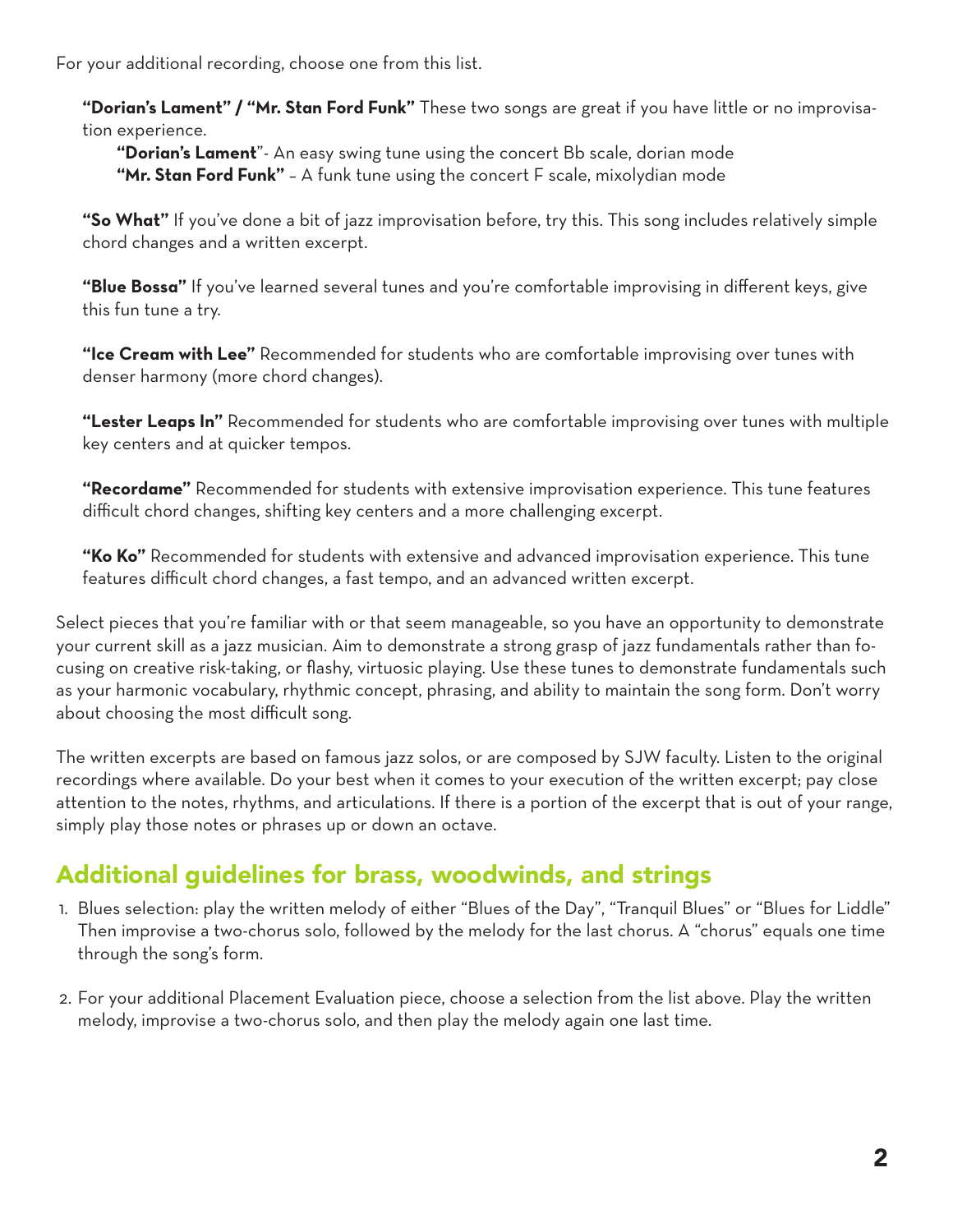## Additional guidelines for piano and guitar

For both selections play the written melody once, improvise a two-chorus solo, and then comp the chords for the last chorus as if you were accompanying a soloist. A "chorus" equals one time through the song's form.

### Additional guidelines for bass

For both selections, play the written melody once, then walk a bass line (or play a stylistically appropriate bass) for two choruses. Improvise a solo for your last chorus on each selection. A "chorus" equals one time through the song's form.

## Additional guidelines for drums

- 1. Blues selection: use the written excerpt (with specific drum hits) for "Blues of the Day", "Tranquil Blues" or "Blues for Liddle" and do your best to frame and set up the melody that's being played by the saxophone on the provided play-along audio tracks. "Play the melody" for the first chorus, then play time for the following two choruses. On your last chorus, take a solo! A "chorus" equals one time through the song's form.
- 2. For your additional Placement Evaluation piece, use the written excerpt (marked as "piano/vibraphone" charts) for any of the selections listed above. Use this written melody as a reference, and do your best to frame and set up the melody that's being played by the saxophone on the provided play-along audio tracks. "Play the melody" for the first chorus, then play time for the second chorus. On your third chorus, play as if you were trading with other musicians – i.e., alternate between improvising and playing the groove in four-bar phrases (or whatever division works with the song you choose). On your last chorus, take a full-on solo! A "chorus" equals one time through the song's form.

### Placement recording guidelines for vocalists

If you are a vocalist registered for one of SJW's summer programs, please submit two recordings of yourself singing contrasting jazz selections of your choice. These selections can be jazz standards, American Songbook tunes, or anything that demonstrates your current level as a jazz vocalist. If you are inexperienced singing jazz, simply send us any recordings that display your current ability as a vocalist.

All vocal placement recordings must include play-along or backing track accompaniment.